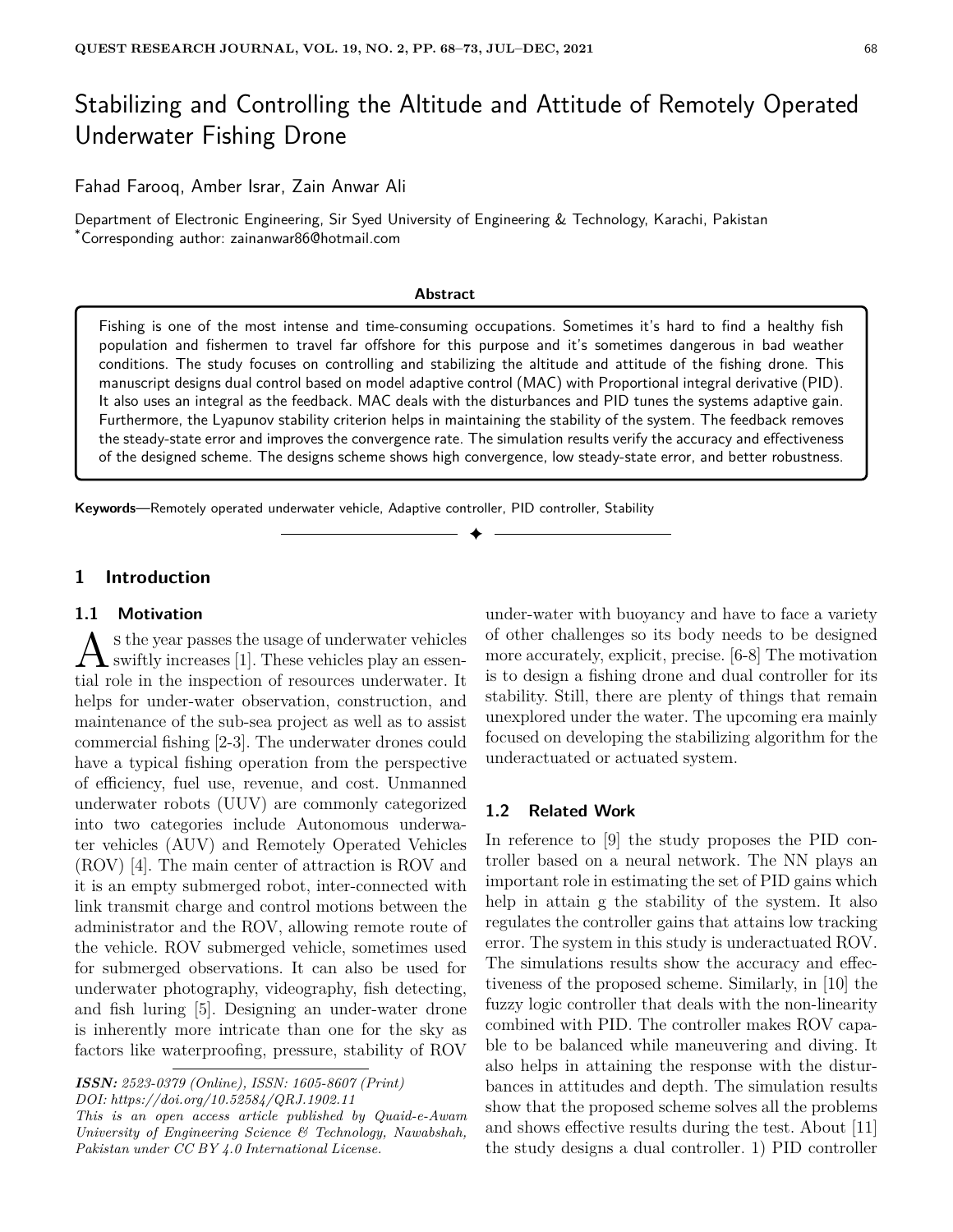2) Single input fuzzy logic controller (SIFLC). This manuscript also presents the comparison among the different techniques. It also deliberates the modeling of the designed underwater vehicle and tuning of SIFLC to attain the best transient response. It also analyzes the steady-state error, overshot, settling time, and rise time. The computational experiment shows the precision and effectiveness of the proposed scheme. Lastly, in [12] the study focuses on the controlling of the underwater vehicle having overshoot, settling, and rise time minimized. This study proposes an adaptive logic controller that can stabilize the system according to the surrounding. The MATLAB software verifies the accuracy of the algorithm. Then, it was tested on the actual prototype of the designed ROV. Results show the accuracy, efficiency, and control of the vehicle.

## **1.3 Contribution**

The main contribution of this manuscript is to design the dual control algorithm based on the model adaptive controller (MAC) and Proportional integral derivative (PID) along with the feedback. In this control algorithm, PID tunes the system's gain and the other one helps in the dynamic stability of the system. Similarly, the feedback loop cancels all the steady-state errors and external disturbances. Lastly, the stability of the system is dealt with by the Lyapunov stability standard.

#### **1.4 Organization**

The whole manuscript is organized as follows. Section 1 defines the introduction comprised of motivation, related work, contribution, and organization. Section 2, defines the problem statement and proposed solution. State of the art is defined in section 3. Section 4 defines the mathematical model of the designed ROV. Section 6 explains the design of the control scheme. Section 7 defines the simulation and section 8 defines the conclusion.

#### **2 Problem Definition & Solution**

Many researchers designed the structure of underwater vehicles for different types of applications. This study focuses and applies the vehicle to the area of fish catching [13-14]. The main focus is to design and construct the vehicle which falls in the category of a fully actuated system. The main problem faced is to maintain maneuverability and stability of the vehicle during the operation. It's only due to the hydrodynamic effects and pressure of the underwater environment. For this, along with the perfect control strategy, the design will also be the best, and the system is fully actuated as in this manuscript. This study designs the dual controller to control all responses of ROV. The controller attains (MAC), (PID), and integral for the feedback. The MAC deals with the moments and disturbances while PID tunes the adaptive gains.

# **3 State of the Art**

This section of the manuscript explains the recent trends in this field. In reference [15] ROV is designed namely 'Findev' which attains the capability of performing visual imaging and fish tracking. This study also applies the principle of hydrostatic to achieve equilibrium. The dimensions of the vehicle  $(535.5x304.2x248$  mm). It also can operate at the depth of 20 m and is stable at the pressure of 200 MPa. Bilge pumps help in the movement with the physical properties of 1100 GPH. The simulation results verify the effectiveness of the whole system. In [16-17] ROV provides the solution of monitoring the quality of water in the farms of fish. The system comprises a camera for capturing and sensors to measure the environmental data. The study implements algorithms based on computer vision for inspecting the fish farms. The vehicle helps in capturing the underwater images and determining the net patterns of the fish cage. This system is evaluated in real conditions. The data of ROC demonstrate the accuracy of the proposed scheme. Lastly, the simulation results verify the accuracy and effectiveness of the designed scheme. Similarly, in another reference [18] the study focuses on designing the control strategy combining fuzzy PID with dynamics compensation. Firstly, the hydrodynamic analysis had done to attain the relationship between the velocity and water. Also, the field experiments help in removing the dynamics error. Secondly, the controller based on fuzzy PID tunes the parameters of the controller with the help of fuzzy rules. The computational experiments show the accuracy of the control strategy. The design fully meets the requirement in the practical application of the vehicle. The contribution of this manuscript is to design and combine the fuzzy PID with the dynamics equation. Lastly in [19] the study designs the lateral line system (LLS) for the perception of field, removing disturbances, and stability. All sensors faced the challenge of the signal to noise (SNR) during the operation. The study proposes the fusion method to solve all these issues. Firstly, LPF was applied to data and then mapped on the angle of attack. The efficiency of the designed scheme is evaluat-ed by comparing the scheme with other designed schemes. The study provides the method of attitude controlling of underwater vehicles by fusing the data of sensors.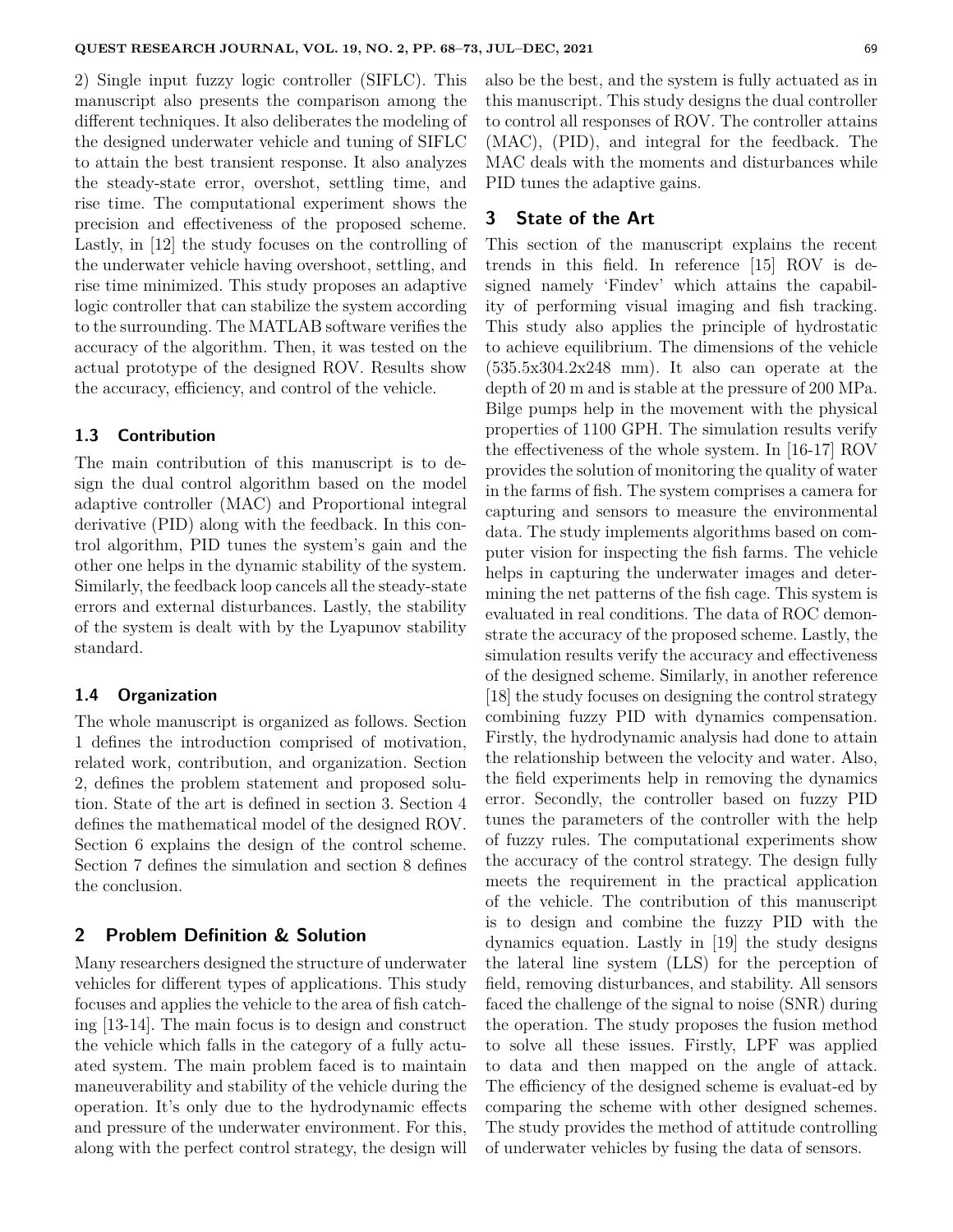#### **4 Mathematical Modeling**

This section of the manuscript defines the mathematical model of ROV which helps in its construction as well as in the designing of the controller. The two coordinate systems 1) Body fixed frame 2) Earth fixed frame define the vehicle movement in 3-D space [20]. The designed ROV attains six actuators to control the longitude and latitude of the vehicle and six degrees of freedom (6-DOF). The system is fully actuated due to the equivalent number of actuators and DOF. The figure below shows the model of the designed underwater vehicle. The table below defines the notations of ROV.

$$
\eta = \begin{bmatrix} \eta_1 \\ \eta_2 \end{bmatrix}^T ; \ \eta_1 = \begin{bmatrix} x \\ y \\ z \end{bmatrix}^T ; \ \eta_2 = \begin{bmatrix} \phi \\ \theta \\ \psi \end{bmatrix}^T \qquad (1)
$$

*η* represents position and orientation vector whereas *η*<sup>1</sup> defines the position and  $\eta_2$  defines the orientation. As given in table 1 position is denoted by the vector [*xyz*] and orientation is denoted by the vector of  $[\phi \theta \psi]$ .

$$
\nu = \begin{bmatrix} \nu_1 \\ \nu_2 \end{bmatrix}^T; \ \nu_1 = \begin{bmatrix} u \\ v \\ w \end{bmatrix}^T; \ \nu_2 = \begin{bmatrix} p \\ q \\ r \end{bmatrix}^T \tag{2}
$$

Velocities are denoted by  $\nu_1$  and  $\nu_2$  whereas  $\nu_1$  is a linear or translational velocity and  $\nu_2$  is angular or rotational velocity.

$$
\omega = \begin{bmatrix} f \\ m \end{bmatrix}^T \tag{3}
$$

$$
f = \begin{bmatrix} Y \\ Z \end{bmatrix} \tag{4}
$$

$$
O = \begin{bmatrix} Y' \\ Z' \end{bmatrix} \tag{5}
$$

The force and movement are denoted by  $\omega$  in which *f* denotes force and *O* denotes movement. Both force and movement respective vectors are displayed in Equations 8 and 9. Now, the figure below shows the earth-fixed and body-fixed coordinate systems. The designed ROV attains six actuators and rach provides force *f*. Table 2 and 3 define the movement and the turning on/off of the actuators for the precise movement simultaneously. Table 3 explains the direction attained by the actuators (1-6) and the location on the designed ROV. Actuators 1 & 2 move in the clockwise direction for forward and 3 & 4 move in an anticlockwise direction for backward. Similarly, 5 & 6 helps in moving the body up and down.



Fig. 1: Body & Earth fixed coordinate system

### **5 Designing of the Controller**

The stabilization of the dynamics of the underwater vehicle and the controlling is a very difficult mission. It's only due to the hydrodynamic properties and nonlinearity. In the past decade many researchers design ROV with any number of actuators to stable it. The designs failed due to the high pressure and unstable maneuvering. The design of ROV in this manuscript attains six actuators. The article designs a dual controller based on model adaptive control (MAC) and PID responsible for feedback loop regularity and finetuning of the gain of the system simultaneously. The control laws of MAC stables the dynamic system. In the system model, the uncertainties and non-linearity of the system are not included. The specification of hydrodynamic attains improbability coefficient *σ*. The augmentation of the ROV model and state equation produces the below system.

$$
\begin{cases}\nL_s(t) = P_s(t)L_s(t) + Q_s(t)\sigma C(t) \\
M_s(t) = R_s(t)L_s(t)\n\end{cases} \tag{6}
$$

Whereas,  $L_s(t)$  defines the system state variable,  $M_s(t)$ defines the system output,  $P_s(t)$ ,  $Q_s(t)$  and  $R_s(t)$  denotes the matrix variables of the system,  $C(t)$  denotes the input control signal, and  $\sigma$  denotes the unknown matrix.

$$
[P_a(t), Q_a(t)] = [P_s(t), Q_s(t)]
$$
 (7)

Whereas,

 $L_a(t) \in U^{m*1}$ ;  $P_a(t) \in U^{m*m}$ ;  $Q_d(t) \in U^{m*r}$ ;  $C_a(t) \in$  $U^r * 1$ , the anticipated system state is denoted by  $P_a(t)$ and  $Q_a(t)$ . Integral feedback with MAC is commonly used in the intelligent system with the designed algorithm. In an integral state, response builds up and is adjusted with the PID controller. It also helps in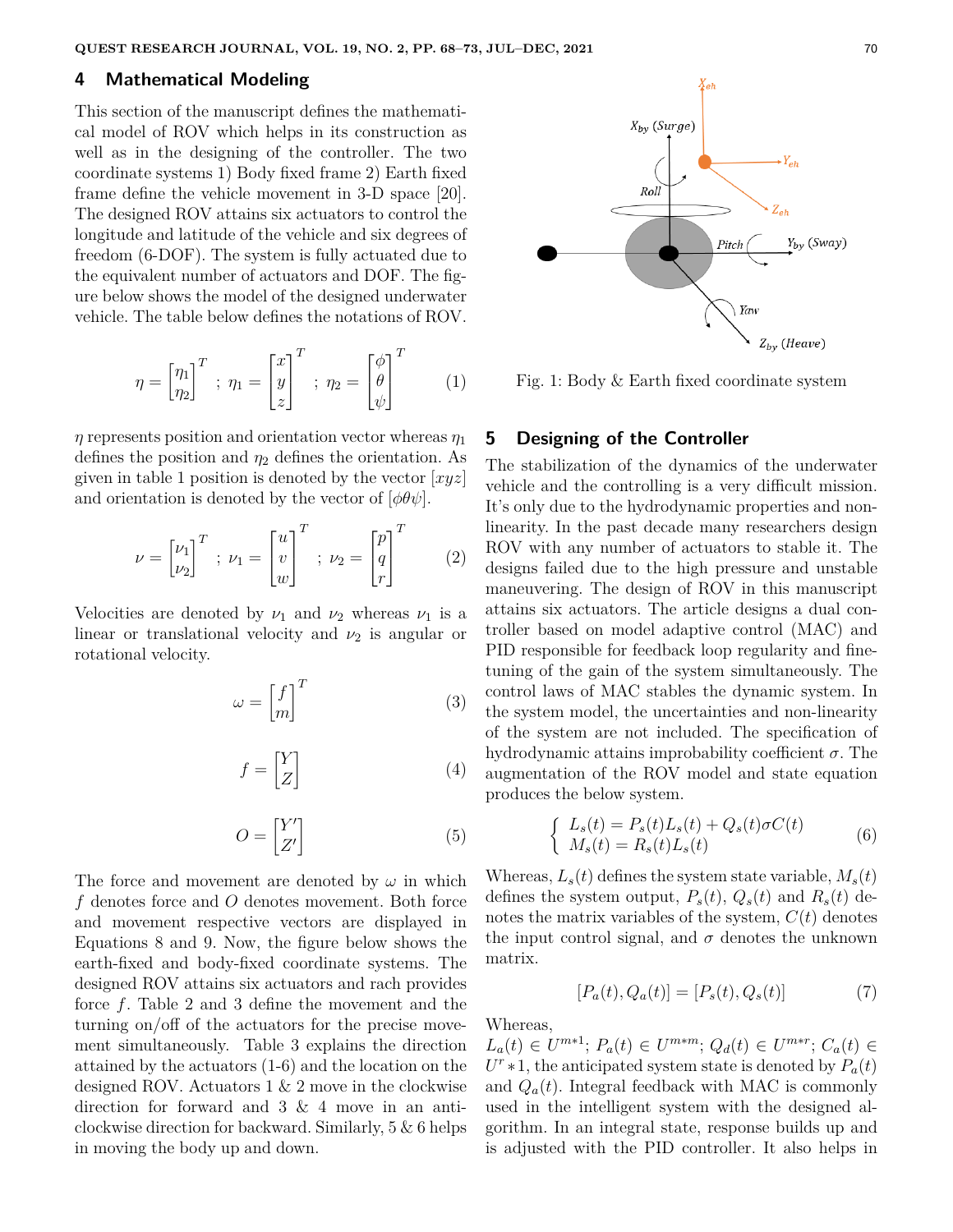| Degree of freedom (DOF)   | Position and Euler angles | Linear and rotational velocities | Forces and moments |
|---------------------------|---------------------------|----------------------------------|--------------------|
| Motion in x-direction     |                           |                                  |                    |
| Motion in y-direction     |                           |                                  |                    |
| Motion in z-direction     |                           |                                  |                    |
| Rotation about the x-axis |                           |                                  |                    |
| Rotation about the y-axis |                           |                                  |                    |
| Rotation about the z-axis |                           |                                  |                    |

TABLE 1: Notations of a 6-DOF ROV

| Actuators |  |  |  |  |  |  |
|-----------|--|--|--|--|--|--|
|           |  |  |  |  |  |  |
| Forces    |  |  |  |  |  |  |
|           |  |  |  |  |  |  |

TABLE 2: Actuators and forces of ROV

|                                                                                                                                                                                                                                                                                      | Actuators | Movement   |
|--------------------------------------------------------------------------------------------------------------------------------------------------------------------------------------------------------------------------------------------------------------------------------------|-----------|------------|
|                                                                                                                                                                                                                                                                                      | 1/2       | Forward    |
|                                                                                                                                                                                                                                                                                      |           | Backward   |
|                                                                                                                                                                                                                                                                                      |           | Left       |
|                                                                                                                                                                                                                                                                                      |           | Right      |
|                                                                                                                                                                                                                                                                                      | 5 & 6     | $Up/$ Down |
| 0.0931389<br>TAX FINDST<br><b>NO BATE</b><br>理び外耳器<br>ron.<br><b>BOTASS</b><br><b>SNETC</b><br>AND TWO<br>um<br>DOUSC<br><b>PR</b><br><b>CRIMEER</b><br><b>SCR</b><br><b>RECEIVABLE</b><br><b>ATTAINING ASSES</b><br><b>FACICIUDAS</b><br><b>PR</b><br>030117<br><b>ELED</b><br>E.M. |           |            |

TABLE 3: Forces and actuators for movement

canceling the noise. The tracking error of the system concerning integral feedback is given as

$$
E_i(t) = \int_0^t M_s(t) - c f M_a(t)
$$
 (8)

Whereas, the system actual and anticipated output is represented by  $M_s(t)$  and  $M_a(t)$  simultaneously. The controller imposes  $M_s(t)$  to follow  $M_a(t)$ . The state vector can be written as

$$
L(t) = [\dot{E}_i(t)R_s(t)E_i(t)]^T
$$
\n(9)

The equation below denotes the comprehensive open loop from equation (6) without external torque.

$$
\begin{cases}\n\dot{L}_s(t) = P(t)L(t) + Q(t)\sigma C(t) + Q_a(t)M_a(t) \\
M(t) = R(t)L(t)\n\end{cases}
$$
\n(10)

| Actuators                            |                |  |  |  |
|--------------------------------------|----------------|--|--|--|
| Size (Meters)                        | 0.54x0.45x0.34 |  |  |  |
| $\overline{\text{Body Weight}}$ (kg) | 18             |  |  |  |

TABLE 4: Physical properties of the designed ROV

The equation below defines the extended form of the system.

$$
L(t) = E_i^q(t)L_s^q(t)^T \tag{11}
$$

The augmented state-space matrix is expressed as follows,

$$
\begin{cases}\nP(t) = \begin{bmatrix} 0 & R_s(t) \\ 0 & P_s(t) \end{bmatrix};\ Q(t) = \begin{bmatrix} 0 \\ Q_s(t) \end{bmatrix} \\
M_s(t) = \begin{bmatrix} 0 & R_s(t) \end{bmatrix};\ Q_s(t) = \begin{bmatrix} -I \\ 0 \end{bmatrix}\n\end{cases}
$$
\n(12)

The augmented matrix can be controllable when the condition in the equation below satisfy.

$$
det \begin{bmatrix} P_s(t) & Q_s(t)\sigma \\ R_s(t) & 0 \end{bmatrix} \neq 0 \tag{13}
$$

The designed controller follows the output state and anticipated response in the accessibility of the uncertainty in the system. Then,  $P_a(t)$  combines with the diagonal of  $\sigma$ . The following matrix calculates the output of the anticipated system.

$$
P_a(t) = P(t) + Q(t)\sigma \delta^e \tag{14}
$$

Substituting Equation 14 in Equation 10,

$$
\dot{L}_s(t) = P_a(t)L(t) + Q(t)\sigma(C(t) - \delta_x^e L(t)) + Q_a(t)M(t)
$$
\n(15)

The designed algorithm consists of MAC and PID. So, the control signal is the sum of both controllers.

$$
C(t) = C_M A C(t) + C_P I D(t)
$$
 (16)

Whereas,

$$
C_{MAC}(t) = \hat{a}_x^e(L_s(t))
$$
\n(17)

$$
C_{PID}(t) = -[N_p E_i(t) + N_i \int_0^t E_i(t) + N_a(E_i(t) \frac{d}{dt})]
$$
\n(18)

 $P_a(t)$  helps in attaining the  $P(t)$  and  $\sigma$  matrix. The only PID controller cannot meet the required performance due to the disturbance effects. Therefore, the dual controller is designed to meet the required performance. MAC controller handles the disturbance,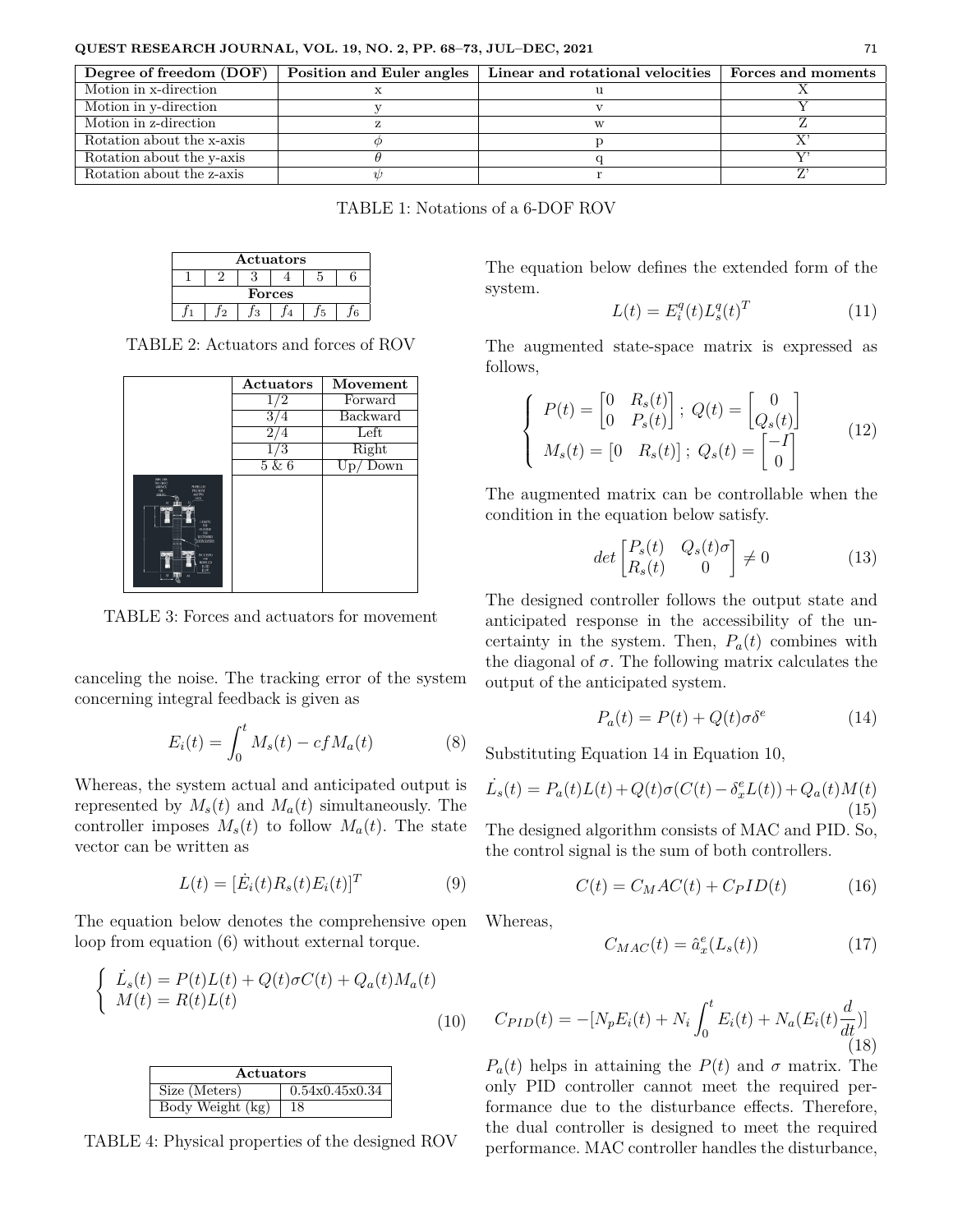predicts the behavior, and stabilizes rendering to conditions. Now, the equation (15) can be rewritten as,

$$
\dot{L}_s(t) = P_a(t)L(t) + Q(t)\sigma(\delta_x^e L(t)) + Q_a(t)M_a(t)
$$
 (19)

The below equation defines the desired system on behalf of equation (8).

$$
\dot{L}_a(t) = P_a(t)L_a(t) + Q_a(t)M_a(t) \tag{20}
$$

The tracking error is expressed as,

$$
E(t) = L(t) - L_a(t) \tag{21}
$$

The dynamics error is expressed as,

$$
\dot{E}(t) = P_a(t)E(t) + Q(t)\sigma(\gamma_x^e L(t))
$$
 (22)

Now, the Lyapunov candidate function is applied for the merging of all errors in the system. It can be articulated as,

$$
b(E(t)) = E^{e}(t)A_{a}E(t) + trace(\Delta \delta_{x}^{e} \rho_{x}^{-1} \sigma \Delta \delta_{x})
$$
 (23)

Whereas  $\rho_x$  denotes the adaptation rate and trace represents the operator matrix. The diagonal matrix *A<sup>a</sup>* must be equal to  $A_a^e > 0$ . Neglect all the deviations to measure the Lyapunov candidate function resolution, i.e.  $P_a^e(t)A_a + A_aP_a(t) = -B$ . Where *B* denotes the positive matrix and equals to  $B^e > 0$ . Equation 15 can be rewritten as,

$$
\dot{b}(E(t)) = -E^{e}(t)BE^{e}(t) + 2trace(\Delta \delta_{x}^{e}\{a_{x}^{-1}\dot{\delta}_{x} \quad (24)
$$

$$
+ L(t)E^{e}(t)Q(t)A\}\sigma)
$$
\n(25)

The two-dimensional vectors  $P(t)$  and  $Q(t)$  in terms of 'trace' can be written as  $P^e(t)Q^e(t)$  =  $trace(P^{e}(t)Q^{e}(t))$ . The equations below represent the adaptive law.

$$
\dot{\delta}_x = -\sigma_x L(t) E^e(t) Q(t) A(t) \tag{26}
$$

$$
\dot{b}(E(t)) = -E^e(t)B(t)E(t) \le 0 \qquad (27)
$$

Equation 26 approves the stability of the system.

#### **6 Experimental Results**

This section provides the experimental results of the designed ROV. The system performs according to the expectations under a certain environment. Firstly, the stability of the vehicle is evaluated that meet all requirements. As the system is the prototype, the next step is to examine its movement and control underwater. The system travels a long distance to help fishermen where there is no possibility of reaching. The results show that the system attains higher reliability and accuracy. Figure  $2(a-b)$  shows the movement of ROV while catching fish. The experiment took place in the swimming pool bearing the dimensions (30x20) ft. The joystick works as the input controller of the designed vehicle. It is also equipped with a camera which helps in the visualization of the underwater environment and fish. Similarly, figure 3 (a-b) shows the vehicle when the fish is caught. As the results show, the system attains higher reliability, stability, control, and accuracy.

The experimental video of the above research is uploaded in the following URL: [https://youtu.be/BcVjCF7Cc98.](https://youtu.be/BcVjCF7Cc98)

# **7 Conclusion**

This study designs the underwater fishing drone. It also aims towards stabilizing and controlling of vehicle by using a designed dual controller based on MAC and PID. The designed vehicle attains six actuators with six DOF. The system falls in the category of a fullyactuated system. The experimental results verify the effectiveness of the designed scheme. It also attains a good response along with better robustness. The designed vehicle performs according to the requirement and is easy to use for underwater applications such as this one. Lastly, the field experiments verify the controlling and stabilization of the vehicle.

#### **References**

- [1] Sands, Timothy. "Development of deterministic artificial intelligence for unmanned underwater vehicles (UUV)." Journal of Marine Science and Engineering, vol. 8, no. 8, 2020.
- [2] Sahoo, Avilash, Santosha K. Dwivedy, and P. S. Robi. "Advancements in the field of autonomous underwater vehicle." Ocean Engineering, vol. 181, pp. 145-160, 2019.
- [3] Yang, Yue, Yang Xiao, and Tieshan Li. "A Survey of Autonomous Underwater Vehicle Formation: Performance, Formation Control, and Communication Capability." IEEE Communications Surveys Tutorials, vol. 23, no. 2, pp. 815- 841, 2021.
- [4] Liu, Yuanchang, Enrico Anderlini, Shuwu Wang, Song Ma, and Zitian Ding. "Ocean Explorations Using Autonomy: Technologies, Strategies and Applications." In Offshore Robotics, pp. 35-58. Springer, 2022.
- [5] Ali, Zain Anwar, Xinde Li, and Muhammad Ahsan Tanveer. "Controlling and stabilizing the position of remotely operated underwater vehicle equipped with a gripper." Wireless Personal Communications, pp. 1-16, 2019.
- [6] Ali, Zain Anwar, Xinde Li, and Muhammad Noman. "Stabilizing the dynamic behavior and Position control of a Remotely Operated Underwater Vehicle." Wireless Personal Communications, vol. 116, no. 2, pp. 1293-1309, 2021.
- [7] Juzer, Huzefa. "Remotely Operated Underwater Vehicle with Robotic Gripper." Sir Syed University Research Journal of Engineering & Technology, vol. 9, no. 2, 2019.